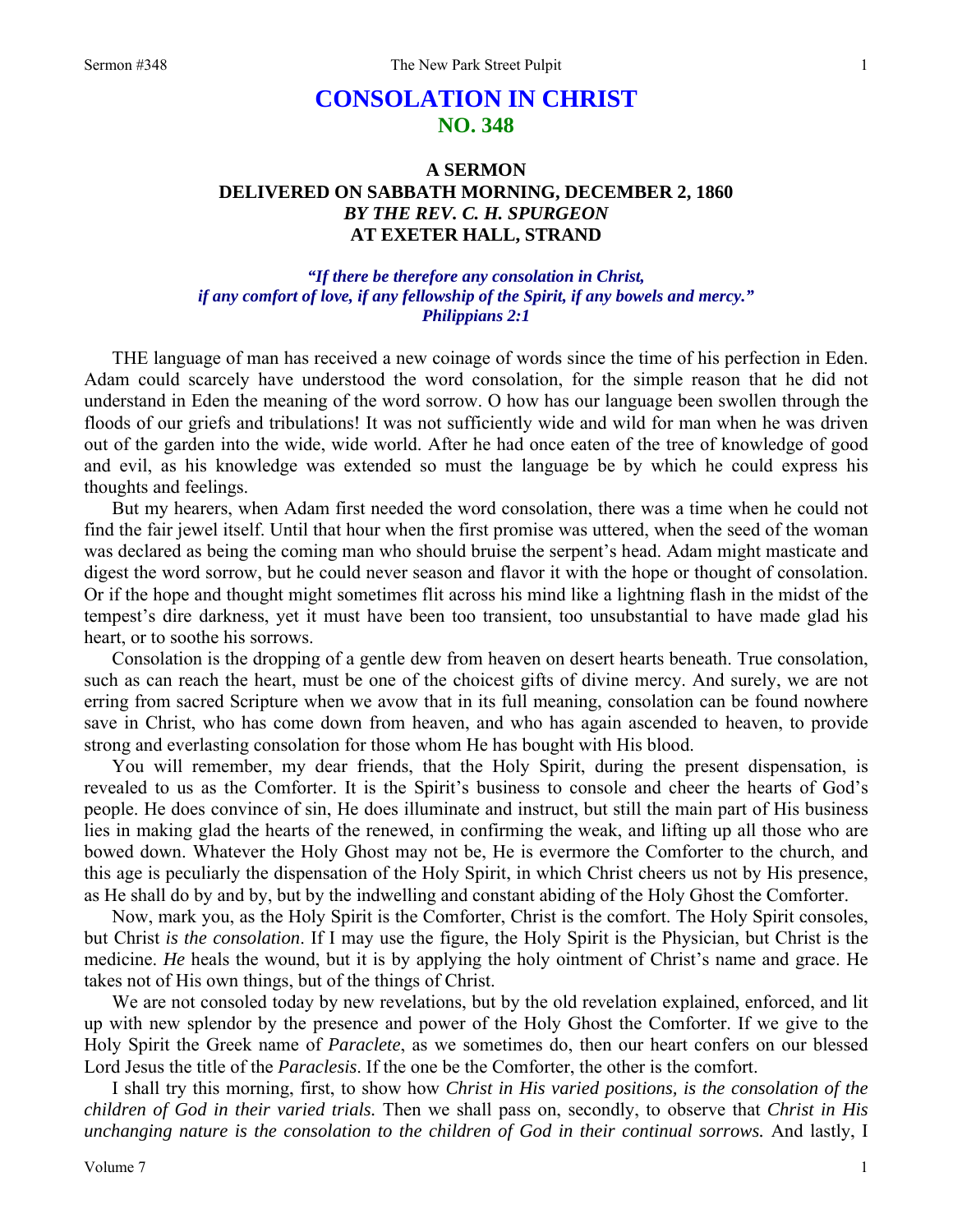shall close by dwelling awhile upon the question as to *whether Christ is a consolation to us—*putting it personally, "Is Christ a present and available consolation for *me*."

**I.** First, CHRIST IN HIS VARIED POSITIONS IS A CONSOLATION FOR THE DIVERS ILLS OF THE CHILDREN OF GOD.

Our Master's history is a long and eventful one, but every step of it may yield abundant comfort to the children of God. If we track Him from the highest throne of glory to the cross of deepest woe, and then through the grave, up again the shining steeps of heaven, and onward through His mediatorial kingdom, on to the day when He shall deliver up the throne to God even our Father, throughout every part of that wondrous pathway there may be found the flowers of consolation growing plenteously, and the children of God have but to stoop and gather them. "*All* His paths drop fatness, all His garments which He wears in His different offices, smell of myrrh, and aloes, and cassia, out of the ivory palaces, whereby He makes His people glad."

To begin at the beginning, there are times when we look upon the past with the deepest grief. The withering of Eden's flowers has often caused a fading in the garden of our souls. We have mourned exceedingly that we have been driven out to till the ground with the sweat of our brow—that the curse should have glanced on us through the sin of our first parent, and we have been ready to cry, "Woe worth the day in which our parent stretched forth his hand to touch the forbidden fruit." Would to God, that he had rested in unsullied purity, that we his sons and daughters might have lived beneath an unclouded sky, might never have mourned the ills of bodily pain or of spiritual distress.

To meet this very natural source of grief, I bid you consider Christ in old eternity. Open now the eye of your faith, believer, and see Christ as your Eternal Covenant-head stipulating to redeem you even before you had become a bond-slave, bound to deliver even before you had worn the chain. Think, I pray you, of the eternal council in which your restoration was planned and declared even before your fall, and in which you were established in an eternal salvation even before the necessity of that salvation had begun.

O, my brethren, how it cheers our hearts to think of the anticipating mercies of God! He anticipated our fall, foreknew the ills which it would bring upon us, and provided in His eternal decree of predestinating love an effectual remedy for all our diseases, a certain deliverance from all our sorrows.

I see You, You fellow of the Eternal, You equal of the Almighty God! Your goings forth were of old. I see You lift Your right hand and engage Yourself to fulfill Your Father's will, "In the volume of the book it is written of me, 'I delight to do thy will, O God.'"

I see You forming, signing, and sealing that eternal covenant by which the souls of all the redeemed were there and then delivered from the curse, and made sure and certain inheritors of Your kingdom and of Your glory. In this respect Christ shines out as the consolation of His people.

Again, if ever your minds dwell with sadness upon the fact that we are at this day absent from the Lord, because we are present in the body, think of the great truth that Jesus Christ of old had delights with the sons of men, and He delights to commune and have fellowship with His people now. Remember that your Lord and Master appeared to Abraham in the plains of Mamre under the disguise of a pilgrim. Abraham was a pilgrim, and Christ to show His sympathy with His servant, became a pilgrim too.

Did He not appear also to Jacob at the brook Jabbok? Jacob was a wrestler, and Jesus appears there as a wrestler too. Did He not stand before Moses under the guise and figure of a flame in the midst of a bush? Was not Moses at the very time the representative of a people who were like a bush burning with fire and yet not consumed?

Did He not stand before Joshua—Joshua the leader of Israel's troops, and did He not appear to him as the captain of the Lord's host? And do you not well remember that when the three holy children walked in the midst of the fiery furnace, *He* was in the midst of the fire too, not as a king, but as one in the fire with them?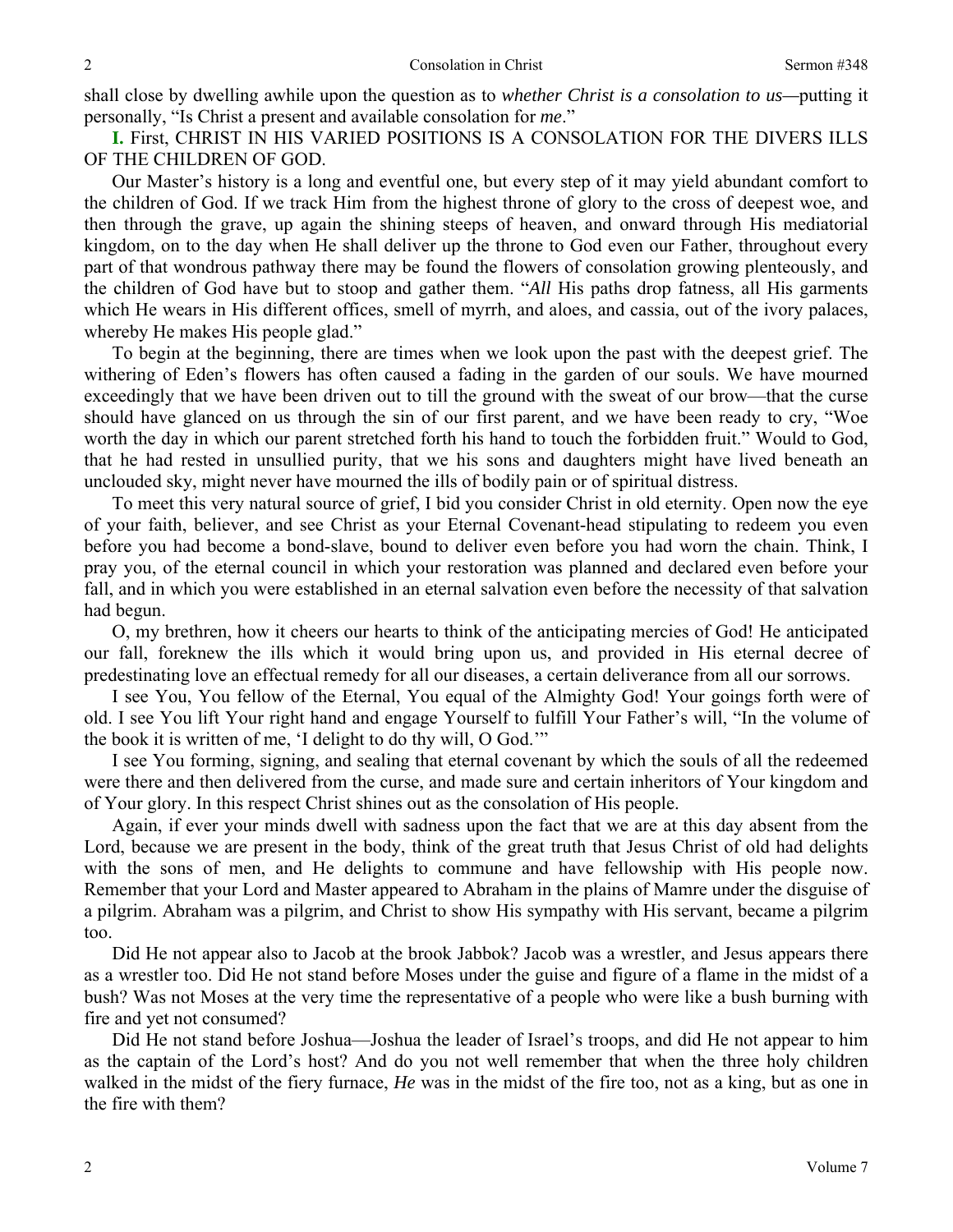Cheer then your heart with this consoling inference. If Christ appeared to His servants in the olden time, and manifested Himself to them as bone of their bone, and flesh of their flesh, in all their trials and their troubles, He will do no less for you today. He will be with you in passing through the fire. He will be your rock, your shield, and your high tower.

He will be your song, your banner, and your crown of rejoicing. Fear not, He who visited His saints of old will surely not be long absent from His children today. His delights are still with His people, and still will He walk with us through this weary wilderness. Surely this makes Christ a most blessed consolation for His Israel.

And now to pursue the Master's footsteps, as He comes out of the invisible glories of deity, and wears the visible garment of humanity. Let us view the babe of Bethlehem, the child of Nazareth, the Son of Man. See Him, He is in every respect a man. "Of the substance of His mother" is He made, in the substance of our flesh He suffers, in the trials of our flesh He bows His head, under the weakness of our flesh He prays, and in temptation of our flesh He is kept and maintained by the grace within.

*You* today are tried and troubled, and you ask for consolation. What better can be afforded you than what is presented to you in the fact that Jesus Christ is one with you in your nature—that He has suffered all that you are now suffering—that your pathway has been aforetime trodden by His sacred foot—that the cup of which you drink is a cup which He has drained to the very bottom—that the river through which you pass is one through which He swam, and every wave and billow which rolls over your head did in old time roll over Him.

Come! are you ashamed to suffer what your Master suffered? Shall the disciple be above his Master and the servant above his Lord? Shall He die upon a cross and will not you bear the cross? Must He be crowned with thorns and shall you be crowned with laurel? Is He to be pierced in hands and feet, and are your members to feel no pain? O cast away the fond delusion, I pray you, and look to Him who "endured the cross, despising the shame," and be ready to endure and to suffer even as He did.

And now behold our Master's humanity clothed even as ours has been since the fall. He comes not before us in the purple of a king, in the garb of the rich and the respectable, but He wears a dress in keeping with His apparent origin. He is a carpenter's son and He wears a dress which becomes His station. View Him, you sons of poverty, as He stands before you in His seamless garment, the common dress of the peasant.

And if you have felt this week the load of want—if you have suffered and are suffering this very day the ills connected with poverty, pluck up courage, and find a consolation in the fact that Christ was poorer than you are—that He knew more of the bitterness of want than you ever yet can guess. You cannot say, "Foxes have holes, and the birds of the air have nests, but I have not where to lay my head."

Or if you could go as far as that, yet you have never known a forty day's fast. You have *some*  comforts left to you, you do know at least the sweet taste of bread to the hungry man and of rest to the weary. But these things were often denied to Him. Look at Him, then, and see if there be not to you comfort in Christ.

We pass now, O Jesus, from Your robe of poverty to that scene of shame in which Your garments were rent from You, and You did hang naked before the sun. Children of God, If there be one place more than another where Christ becomes the joy and comfort of His people, it is where He plunged deepest into the depths of woe.

Come, see Him, I pray you, in the garden of Gethsemane. Behold Him as His heart is so full of love that He cannot hold it in—so full of sorrow that it must find a vent. Behold the bloody sweat as it distils from every pore of His body, and falls in gouts of gore upon the frozen ground.

See Him all red with His own blood, wrapped in a bloody mantle of His own gore, He is brought before Herod and Pilate and the Sanhedrin. See Him now as they scourge Him with their knotted whips, and afresh encrimson Him, as though it were not enough for Him to be dyed once in scarlet, but He must again be enwrapped in purple. See Him, I say, now that they have stripped Him naked.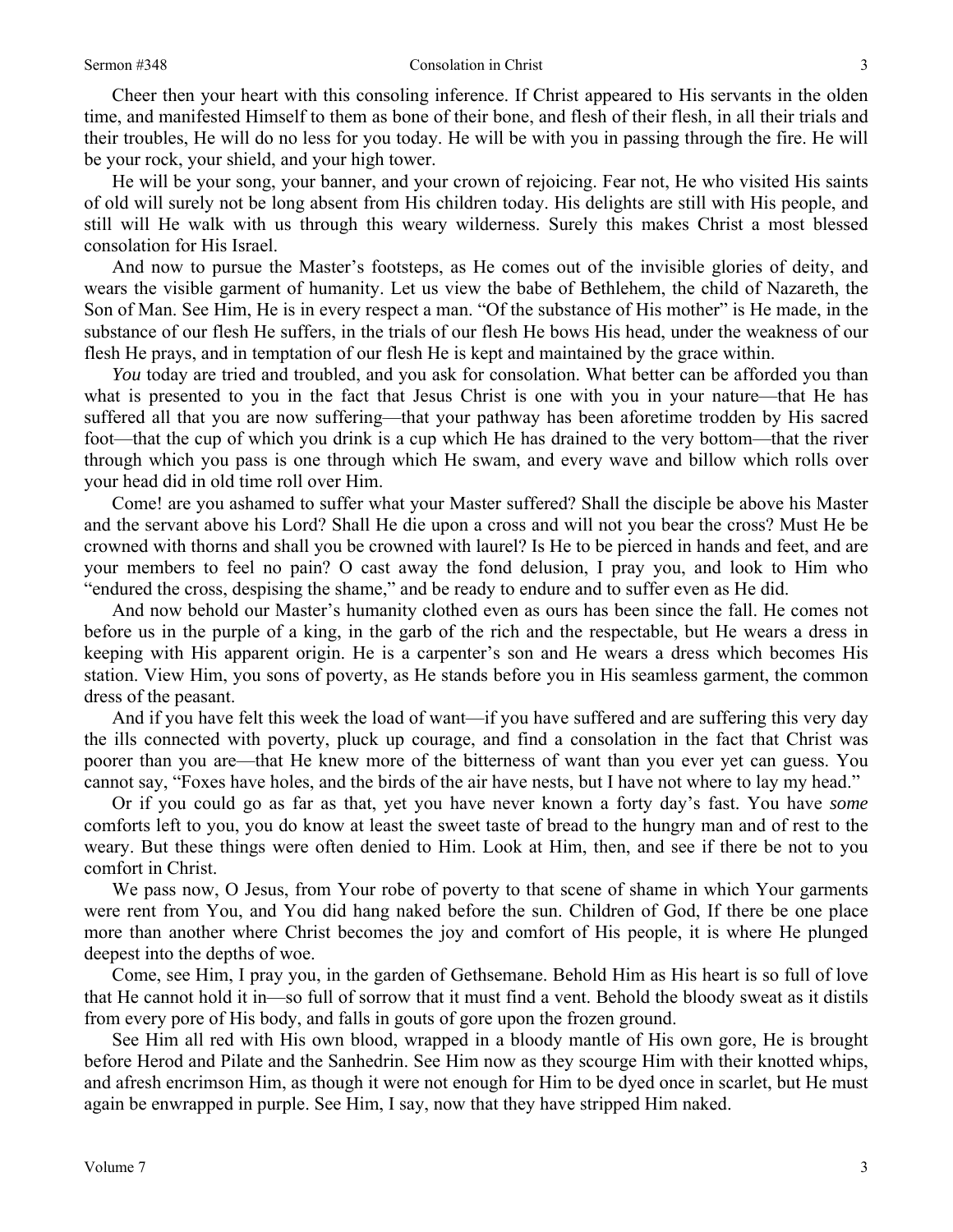Behold Him as they drive the nails into His hand and into His feet. Look up and see the sorrowful image of your dolorous Lord. O mark Him, as the ruby drops stand on the thorn-crown, and make it the blood-red diadem of the King of misery. O see Him as His bones are out of joint, and He is poured out like water and brought into the dust of death. "Behold and see, was there ever sorrow like unto his sorrow that is done unto him?"

All you that pass by, draw near and look upon this spectacle of grief. Behold the Emperor of woe who never had an equal or a rival in His agonies! Come and see Him, and if I read not the words of consolation written in lines of blood all down His side, then these eyes have never read a word in any book.

If there be not consolation in a murdered Christ, there is no joy, no peace to any heart. If in that finished ransom price, if in that efficacious blood, if in that all-accepted sacrifice, there is not joy, you harpers of heaven, there is no joy in you, and the right hand of God shall know no pleasures for evermore.

I am persuaded, men and brethren, that we have only to sit more at the cross to be less troubled with our doubts, and our fears, and our woes. We have but to see *His* sorrows and lose *our* sorrows. We have but to see His wounds and heal our own. If we would live, it must be by contemplation of His death. If we would rise to dignity, it must be by considering His humiliation and His sorrow.

> *"Lord, Thy death and passion give Strength and comfort in my need, Every hour while here I live, On Thy love my soul shall feed."*

But come now, troubled heart, and follow the dead body of your Master, for though dead, it is as full of consolation as when alive. It is now no more naked, the loving hands of Joseph of Arimathea, and Nicodemus, and the Magdalene, and the other Mary, have wrapped it in cerements, and have laid it in the new tomb.

Come, saints, not to weep, but to dry your tears. You have been all your lifetime subject to fear of death. Come, break your bonds asunder, be free from this fear. Where your Master sleeps, you may surely find an easy couch. What more could you desire than to lie upon the bed of your royal Solomon? The grave is now no more a charnel-house or a dark prison.

*His* having entered it makes it a blessed retiring room, a sacred bath in which the King's Esthers purify their bodies to make them fit for the embraces of their Lord. It becomes now not the gate of annihilation, but the portal of eternal bliss—a joy to be anticipated, a privilege to be desired. "Fearless we lay us in the tomb, and sleep the night away, for You are here to break the gloom, and call us back to day."

I am certain, brethren, that all the consolations which wise men can ever afford in a dying hour will never be equal to that which is afforded by the record, that Jesus Christ ascended from the tomb. The maxims of philosophy, the endearments of affection, and the music of hope, will be a very poor compensation for the light of Jesus' grave. Death is the only mourner at Jesus' tomb, and while the whole earth rejoices at the sorrow of its last enemy, I would be all too glad to die, that I might know Him and the power of His resurrection.

Heir of heaven! if you would be rid once for all of every doubting thought about the hour of your dissolution, look, I pray you, to Christ risen from the dead. Put your finger into the print of the nails, and thrust your hand into His side, and be not faithless, but believing. He *is* risen. He saw no corruption. The worms could not devour Him. And as Jesus Christ has risen from the dead, He has become the first fruits of them that slept.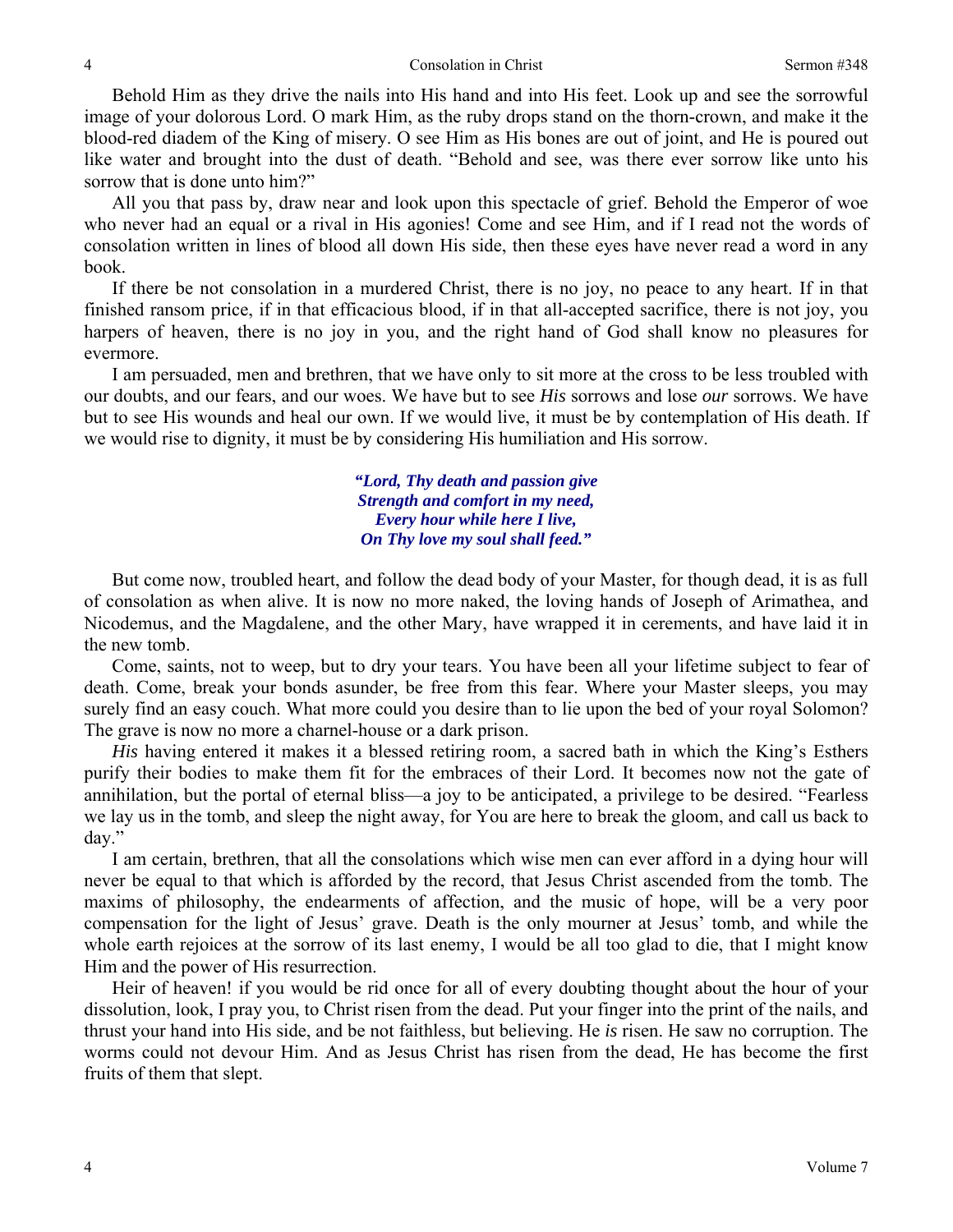#### Sermon #348 Consolation in Christ

Inasmuch as He has risen, you shall rise. He has rolled the stone away, not for Himself alone, but for you also. He has unwrapped the grave clothes, not for His own sake, but for your sake too, and you shall surely stand in the latter day upon the earth, when *He* shall be here, and in your flesh you shall see God.

Time would fail us if we should attempt to track the Master in His glorious pathway after His resurrection. Let it suffice us briefly to observe that, having led His disciples out unto a mountain, where He had delighted often to commune with them, He was suddenly taken up from them, and a cloud received Him out of their sight.

We think we may conjecture, by the help of Scripture, what transpired after that cloud had covered Him. Did not the angels

> *"Bring His chariot from on high To bear Him to His throne, Clap their triumphant wings and cry, His glorious work is done"?*

Do you not see Him, as He mounts His triumphal chariot,

*"And angels chant the solemn lay, Lift up your heads, ye golden gates, Ye everlasting doors give way"?* 

Behold angels gazing from the battlements of heaven, replying to their comrades who escort the ascending Son of Man, "Who is the king of glory?" And this time, those who accompany the Master sing more sweetly and more loudly than before, while they cry, "The LORD strong and mighty, the LORD mighty in battle! Lift up your heads, O ye gates, and be ye lifted up, ye everlasting doors, that the king of glory may come in."

And now the doors

*"Loose all their bars of massy light, And wide unfold the radiant scene,"* 

and He enters. "He claims those mansions as His right," and all the angels rise to "receive the King of glory in."

Behold Him as He rides in triumph through heaven's streets. See Death and Hell bound at His chariot wheels. Hark to the "Hosannas" of the spirits of the just made perfect! Hear how cherubim and seraphim roll out in thunders their everlasting song, "Glory be unto You. Glory be unto You, You Son of God, for You were slain, and You have redeemed the world by Your blood."

See Him as He mounts His throne and near His Father sits. Behold the benignant satisfaction of the paternal Deity. Hear Him as He accepts Him and gives Him a name which is above every name. And I say, my brethren, in the midst of your tremblings, and doubtings, and fearings, anticipate the joy which *you* shall have, when you shall share in this triumph, for know you not that you ascended up on high in Him? He went not up to heaven alone, but as the representative of all the blood-bought throng.

*You* rode in that triumphal chariot with Him. You were exalted on high, and made to sit far above principalities and powers in Him, for we are risen in Him. We are exalted in Christ. Even at this very day, in Christ that Psalm is true, "Thou hast put all things under his feet; thou madest him to have dominion over all the works of thy hands."

Come, poor trembler, you are little in your own esteem, and but a worm and no man! Rise, I say, to the height of your nobility, for you are in Christ greater than angels be, more magnified and glorified by far. God give you grace, you who have faith, that you may now, in the fact of Jesus Christ's exaltation, find consolation for yourself!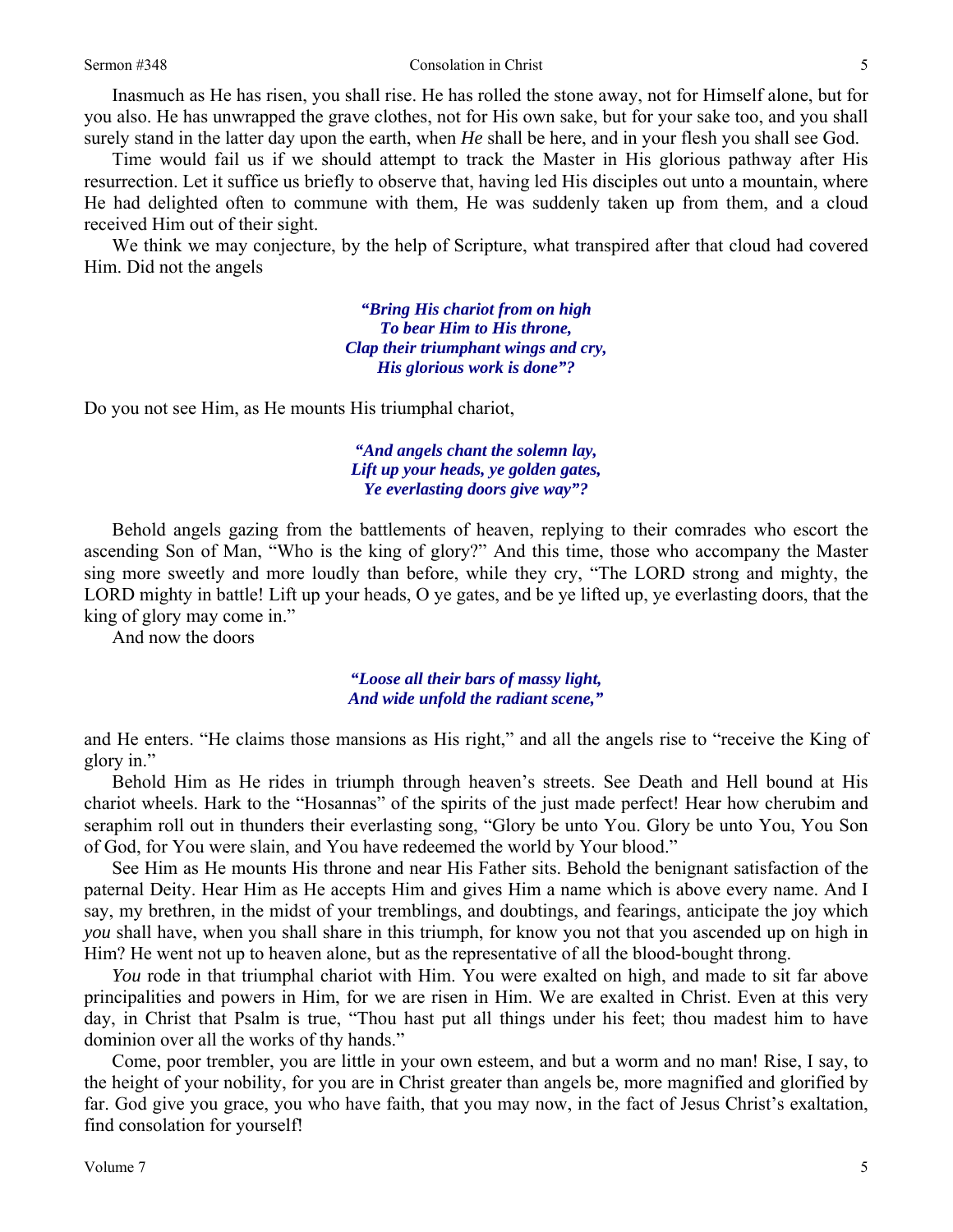But now, today, methinks I see the Master, as He stands before His Father's throne, dressed in the garments of a priest. Upon His breast I see the Urim and Thummim glittering with the bejeweled remembrances of His people. In His hand I see still the remembrance of His sacrifice, the nail mark, and there, I see still upon His feet the impress of the laver of blood in which He washed Himself, not as the priest of old with water, but with His own gore.

I hear Him plead with authority before His Father's face, "I will that they also whom thou hast given me be with me where I am." O my poor prayers, you shall be heard! O my faint groans, you shall be answered! O my poor troubled soul, you are safe, for

## *"Jesus pleads and must prevail, His cause can never, never fail."*

Come, my poor heart, lift up yourself now from the dunghill. Shake yourself from the dust, ungird your sackcloth and put on your beautiful garments. *He* is our advocate today, our eloquent and earnest pleader, and He prevails with God. The Father smiles—He smiles on Christ. He smiles on us in answer to Jesus Christ's intercession. Is He not here also the consolation of Israel?

I only remark once more that He who has gone up into heaven shall so come in like manner as He was seen to go up into heaven. He ascended in clouds, "Behold he cometh with clouds." He went up on high with sound of trumpet and with shout of angels. Behold He cometh! The silver trumpet shall soon sound. 'Tis midnight, the hours are rolling wearily along, the virgins wise and foolish are all asleep. But the cry shall soon be heard, "Behold the bridegroom cometh, go ye forth to meet him."

That same Jesus who was crucified shall come in glory. The hand that was pierced shall grasp the sceptre. Beneath His arm He shall gather up all the sceptres of all kings. Monarchies shall be the sheaves and *He* shall be the kingly reaper. On His head there shall be the many crowns of universal undisputed dominion. "He shall stand in the latter day upon the earth." His feet shall tread on the mount of Olivet, and His people shall be gathered in the valley of Jehoshaphat. Lo, the world's great battle is almost begun, the trumpet sounds the beginning of the battle of Armageddon.

To the fight, you warriors of Christ, to the fight. For it is your last conflict, and over the bodies of your foes you shall rush to meet your Lord—He fighting on the one side by His coming, you on the other side by drawing near to Him. You shall meet Him in the solemn hour of victory. The dead in Christ shall rise first, and you that are alive and remain shall be changed in a moment, in the twinkling of an eye, at the last triumphant sounding of the dread tremendous trumpet.

*Then* shall you know to the full how Christ can console you for all your sorrows, all your shame, and all your neglect which you have received from the hand of men. Ay, today bethink you, there awaits the recompense of an earthly splendor for your earthly poverty. There awaits earthly dignity for your earthly shame.

You shall not only have spiritual, but you shall have temporal blessings. He who takes away the curse will take it away not only from your soul, but from the very ground on which you tread. He who redeems you, shall redeem not only your spirit, but your body. Your eyes shall see your Redeemer, your hands shall be lifted up in acclamation, and your feet shall bear your leaping joys in the procession of His glory. In your very body, in which you have suffered for Him, you shall sit with Him upon the throne and judge the nations of the earth. These things, I say, are all full of the purest and highest consolation to the children of God.

**II.** Having taken nearly all my time upon the first point, I can only say a word or two upon the second and on the third. The second point was to be this—CHRIST IN HIS UNCHANGING NATURE, a consolation for our continual sorrows.

Christ is to His people a *surpassing* consolation. Talk of the consolations of philosophy? We have all the philosopher can pretend to, but we have it in a higher degree. Speak of the charms of music which can lull our sorrows to a blessed sleep?

6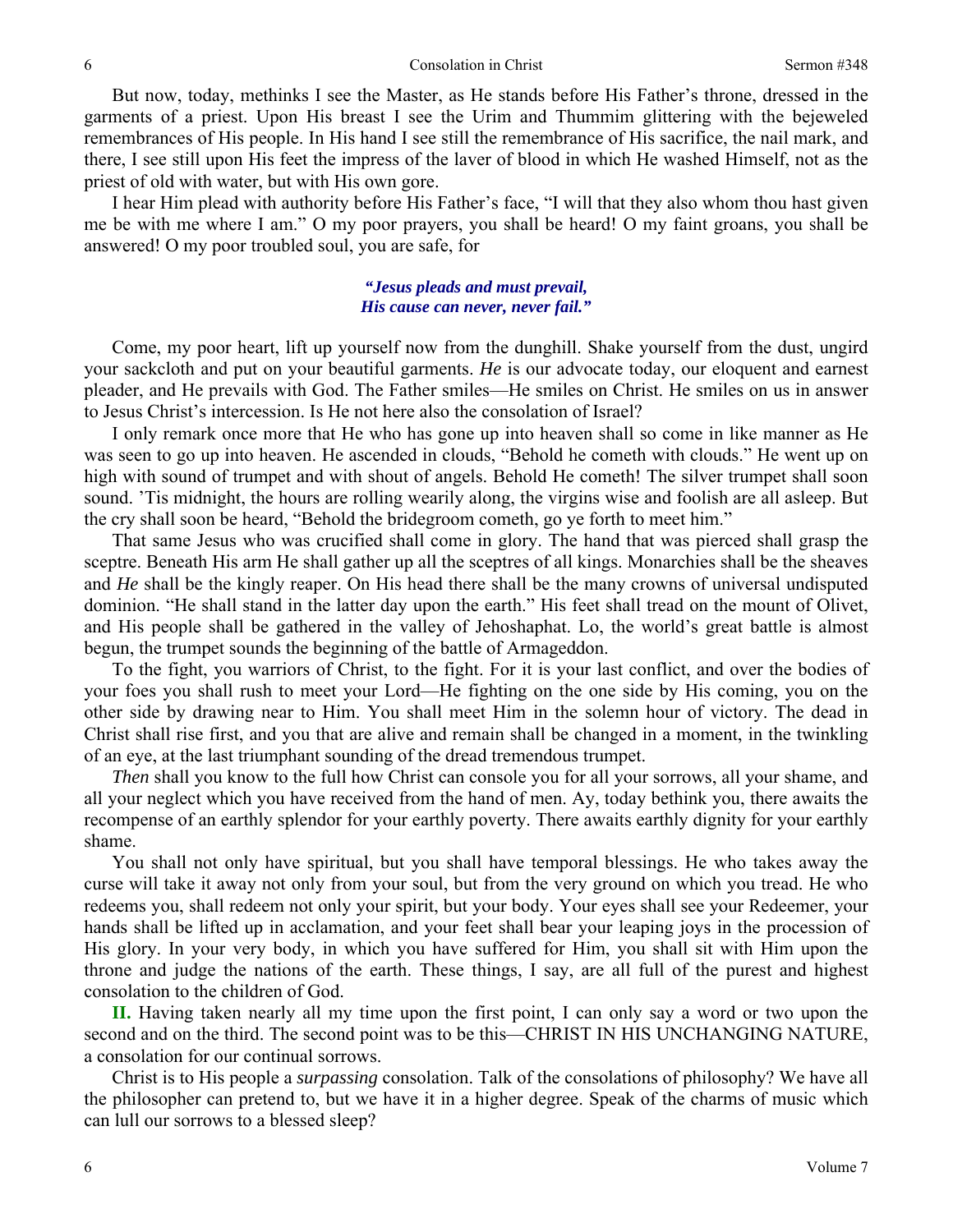*"Sweeter sounds than music knows, Charm us in our Savior's name.* 

*"Jesus, the very thought of Thee, With rapture fills my breast."* 

Speak we of the joys of friendship? and sweet they are indeed, but "There is a friend that sticketh closer than a brother"—"A brother born for adversity." There is one who is better than all friends, more able to cheer than those who are dearest and nearest to our hearts. Or speak we of the joys of hope? and certainly hope can console us when nothing else can do it.

*He* is our hope. We cast the anchor of our hope into that which is within the veil, whither the forerunner has for us entered. The consolations of Christ are unrivalled by any which can be offered by wit, by wisdom, by mirth, by hope itself. They are incomparable and can never be surpassed.

Again, the consolations of Christ, from the fact of His unchanging nature, are *unfailing.* 

### *"When every earthly prop gives way, He still is all our strength and stay."*

Look you at Job and see the picture of how Christ can console. The messenger rushes in, "The Sabeans have taken away the oxen and the asses!" "Well, well," Job might console himself, and say, "but the sheep are left." "But the fire of God hath fallen on the sheep! and the Chaldeans have carried away the camels and slain the servants!" "Alas!" the good man might say, "but my children are left, and if they be spared, then I can still have joy." "The wind has come from the wilderness, and smitten the four corners of the house, and all thy sons and daughters are dead!"

Ah! well-a-day, penniless and childless, the patriarch might weep, but looking on his wife, he would say, "There still remains one sweet comforter, my well-beloved spouse." *She* bids him, "Curse God and die," "speaking as one of the foolish women speaketh." Yet might Job say, "Though my wife has failed me, there remains at least three friends. There they sit with me on the dunghill and *they* will console me." But they speak bitterness, till he cries, "Miserable comforters are ye all."

Well, but at least he has his own body in health, has he not? No, he sits down upon a dunghill and scrapes himself with a potsherd, for his sores have become intolerable. Well, well, "skin for skin, yea, all that a man has will he give for his life." He may at least cheer himself with the fact that he lives. "Why should a living man complain?" Yes, but he fears he is about to die.

And now comes out the grandeur of his hope, "I know that my Redeemer liveth, and though the worms devour this body, yet in my flesh shall I see God." All the other windows are darkened, but the sun shines in at the oriel window of redemption. All the other doors are shut, but this great door of hope and joy still stands wide open. All other wells are dry, but this flows with an unceasing stream. Brothers and sisters, when all things else depart, an unchanging Christ shall be your unchanging joy.

Furthermore, the consolations of Christ are *all powerful* consolations. When a poor soul is so deep in the mire that you cannot lift it with the lever of eloquence, nor draw it up with the hands of sympathy, nor raise it with wings of hope, *He* can touch it with His finger and it can spring up from the mire, and put its feet upon a rock, and feel the new song in its mouth, and its goings well-established. There is no form of melancholy which will not yield before the grace of God. There is no shape of distress which will not give way before the divine energy of the Holy Ghost the Comforter, when He uses Christ as the consolation.

Again this consolation is *everlasting* consolation. It consoled you, O aged sire, when as a youth you gave your heart to Christ. It was your joy in the mid-winter of your manhood. It has become your strength and your song in the days of your old age. When tottering on your staff you shall go down to Jordan's brink, He will be your consolation then. In the prospect of your coming dissolution, yea, when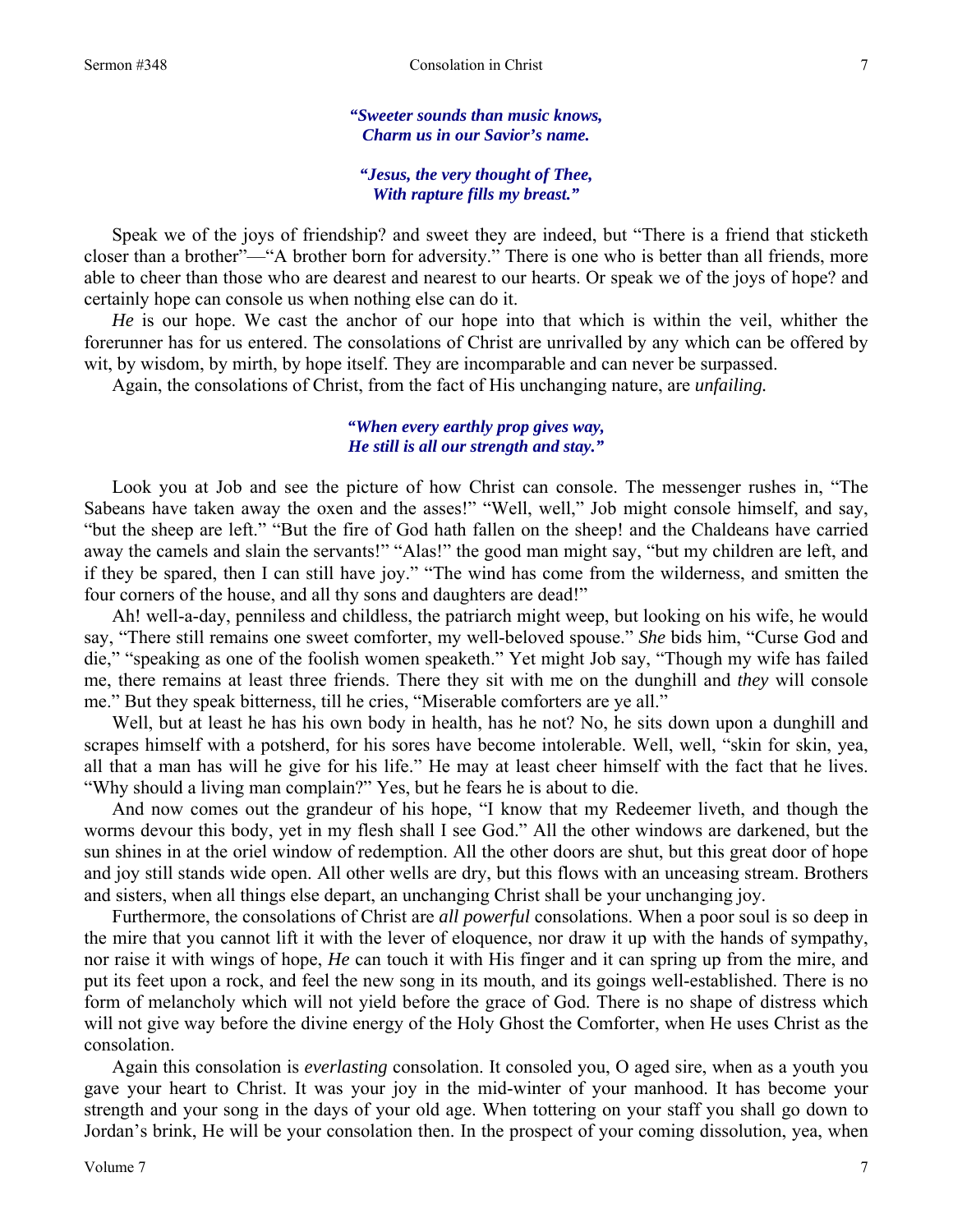you walk through the valley of the shadow of death, you shall fear no evil, for He is with you. His rod and His staff shall comfort you. All other things shall pass away as a dream when one awakes, but this substantial support shall abide with you in the midst of the swellings of Jordan, in the hour of the departure of your spirit from your body.

And then remember that this is a consolation which is always within the believer's reach. He is "a very present help in time of trouble." You may always cheer your heart with Christ when other things are far away. When friends visit you not, and your chamber becomes lonely—when spouse has forgotten to speak a kind word to you, and children have become ungrateful, He will make your bed in your sickness. He will be your never-failing friend and abide with you in every dark and gloomy hour, till He brings you into His dear arms, where you will be emparadised forever and ever.

**III.** I close now with my last point—the grave and serious question, IS CHRIST AN AVAILABLE CONSOLATION FOR ME?

Who are you, friend? Are you one who needs no consolation? Have you a righteousness of your own? Let me put it in your own words. You are a *good* man, kind to the poor, charitable, upright, generous, holy. You believe there may be *some* faults in yourself, but they must be very few, and you trust that what with your own merits, and with God's mercy, you may enter heaven.

In the name of God, I do solemnly assure you that Christ is not an available consolation for *you*. Christ will have nothing to do with you as long as you have anything to do with yourself. If you are trusting in any measure whatever upon aught that you have ever done or hope to do, you are trusting in a lie, and Christ will never be friends with a lie.

He will never help *you* to do what He came to do Himself. If you will take His work as it is, as a finished work, well and good. But if you must needs add to it your own, God shall add unto you the plagues which are written in this Book, but He shall by no means give to you any of the promises and the comforts which Christ can afford.

But instead thereof, I will suppose that I address myself this morning to a man who says, "I was once, I think, a believer in Christ. I made a profession of religion, but I fell from it and I have lost for years all the hope and joy I ever had. I think I was a presumptuous man, that I pretended to have what I never had, and yet at the time I really thought I had it. May I think that there is consolation in Christ for a backslider and a traitor like me?

Often, sir, do I feel as if the doom of Judas must be mine—as if I must perish miserably, like Demas, who loved this present world." Ah! backslider, backslider, God speaks to you this morning and He says, "Return ye backsliding children of men, for I am married to you." And if married, there has never been a divorce between Christ and you. Has He put you away? Unto which of His creditors has He sold you? Where do you read in His Word that He has divided from the affection of His heart one whose name was ever written in His Book?

Come, come, backslider, come again to the cross. He who received you once, will receive you again. Come where the blood is flowing, the blood that washed you once, can wash you yet once more. Come, come, you are naked and poor, and miserable. The raiment which was given to you once shall array you again with beauty. The unsearchable riches which were opened up to you before, shall be yours again.

> *"To thy Father's bosom press'd, Once again a child confess'd, From His hand no more to roam, Come, backsliding sinner, come."*

But I hear another say, "I am not a backslider, but simply one who desires to be saved. I can say honestly I would give my right arm from its socket if I might but be saved. Why, sir, if I had ten thousand worlds, I would freely cast them away as pebble stones and worthless, if I might but find Christ."

8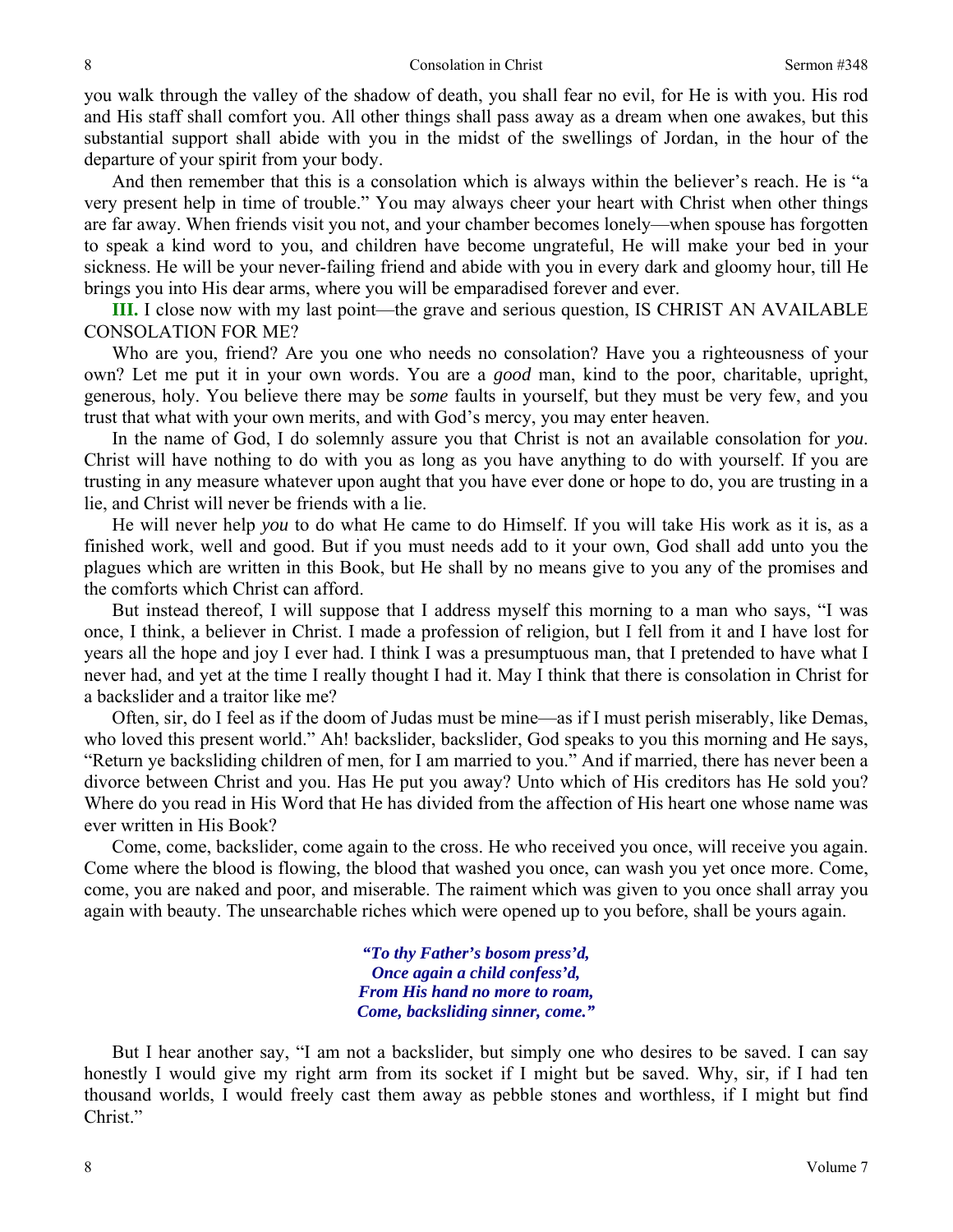#### Sermon #348 Consolation in Christ

Poor soul, and does the devil tell you you shall never have Christ? Why, you have a warrant to lay hold on Christ today. "No," say you, "I have no right whatever." The fact that you say you have no right should at least comfort the minister in addressing himself freely to you. The right of a sinner to come to Christ does not lie in the sinner, nor in any feelings which the sinner may have had. It lies in the fact that Christ commands him to come.

If one of you should receive as you went out of yonder door a command to go at once to Windsor and have an interview with the Queen, as soon as you had received the order, and were sure it came from her, you might say, "Well, but if I had known this, I should have put on other clothes." But the order is peremptory, "Come now. Come just as you are." You would, I think, without any very great doubt, though greatly wondering, take your place and ride there at once.

When you came to the gate, some tall grenadier might ask you what you were at. "Why," he might say, "you are not fit to come and see Her Majesty. You are not a gentleman, you have not so many hundreds a year. How can you expect to be admitted?" You show the command and he lets you pass on. You come to another door and there is an usher there. "You are not in a court dress," says he. "You are not properly robed for the occasion." You show the command and he lets you pass on.

But suppose when at last you should come into the ante-room, you should say, "Now I dare not go in, I am not fit. I feel I shall not know how to behave myself." Suppose you are silly enough not to go, you would be disobedient and ten times more foolish in disobeying than you could have been by any blunders in behavior if you had obeyed.

Now it is just so with you today. Christ says, "Come unto me." He does not merely invite you, because He knows you would think you did not deserve the invitation. But He gives the *command* and He bids me say to you, "Repent, and be baptized, every one of you." He bids me command you in His name, "Believe on the Lord Jesus Christ, and thou shalt be saved." Of His grace and mercy He puts it as a command.

"*But*," you say—Ah! what right have you to say, "*but*" to the Lord's commands? Again, I say, away with your "buts." What right have you to be "butting" at His laws and His commands? "But" you say, "do hear me for a moment." I will hear you then. "Sir, I cannot imagine that if such a hard-hearted sinner as I am were really to trust Christ, I should be saved." The English of that is, that you give God the lie. He says you shall be, and do you think He speaks an untruth?

"Ah!" says another, "but it is too good to be true. I cannot believe that just as I am, if I trust in Christ, my sin shall be forgiven." Again, I say, the simple English of that is, that you think you know better than God, and so you do in fact stand up and say to His promise, "You are false." He says, "Him that cometh unto me I will in no wise cast out." "Ah!" you say, "but that does not mean me?" Can any language speak more plainly? "*Him.*" What him? Why, any "him" in the world.

"Yes," says one, "but the invitations are made to character—'Come unto me, all ye that labor and are heavy laden.' I am afraid I am not heavy laden enough." Yes, but you will mark, while the invitation is given to character, yet the promise is not given to the character, it is given to those who come, "Come unto me, and I will give you rest."

And while that one invitation may be confined to the weary and heavy laden, yet there are scores of others who stand as wide and free as the very air we breathe. If you have that qualification, do not come even with it, because you are unqualified when you think you are qualified. You are unfit when you think you are fit.

And if you have a sense of need, which you think makes you fit to come to Christ, it shows you are not fit and do not know your need. For no man knows his need till he thinks he does not know his need, and no man is in a right state to come to Christ, till he thinks he is not in a right state to come to Christ. But he who feels that he has not one good thought or one good feeling to recommend him, he is the man who may come. He who says, "But I may not come," is the very man that is bidden to come.

Besides, my friends, it is not what you think, or what I think, it is what Christ says. And is it not written by the hand of the apostle John, "This is the commandment, that ye believe on Jesus Christ